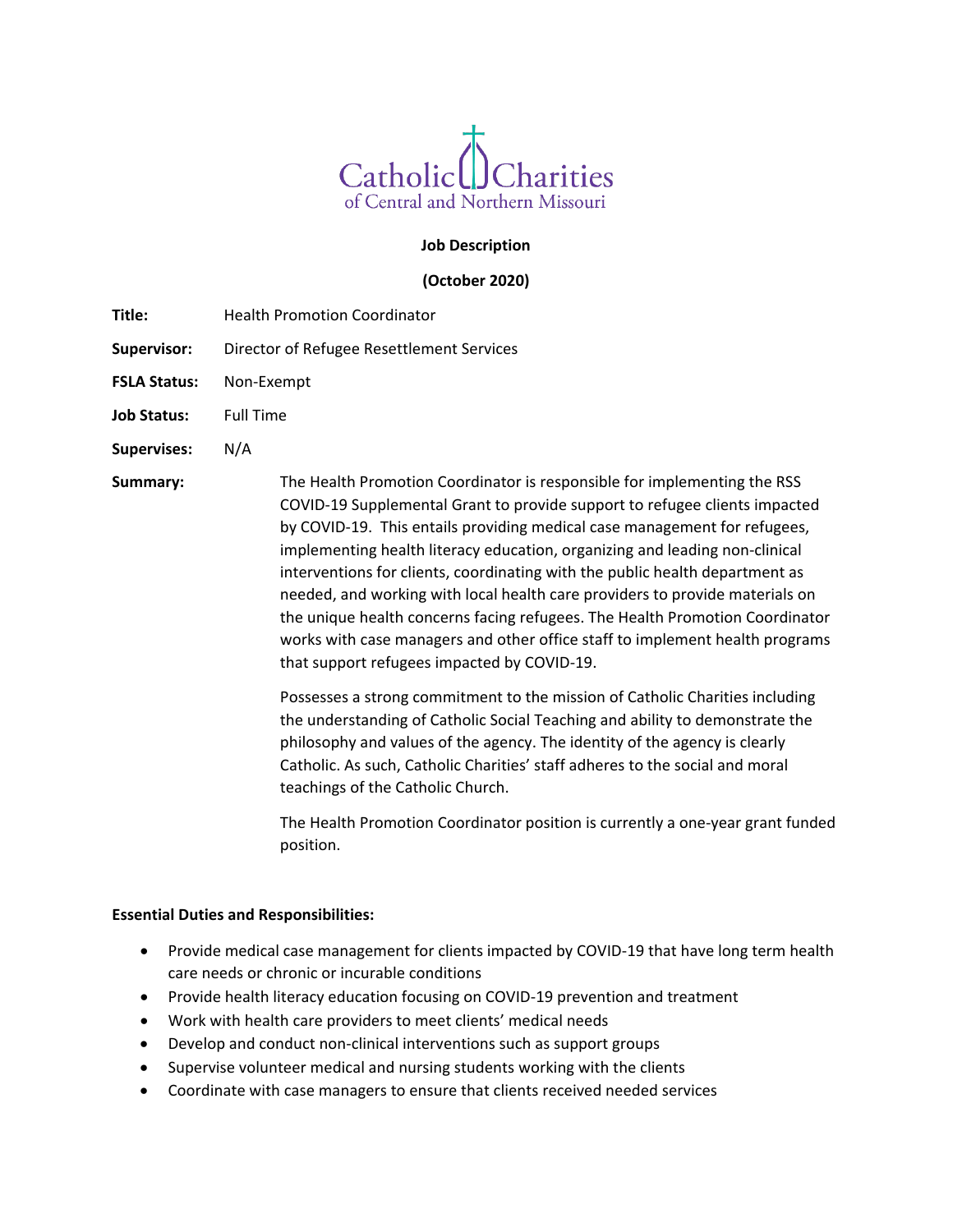- Coordinate COVID-19 prevention and response activities with the public health department, as needed
- Represent refugee and immigration services at inter-agency committees and groups related to refugee and immigrant health
- Perform other duties as assigned

### **Skills:**

- Understanding and practice of medical ethics
- Basic health literacy, including medical terminology and vocabulary
- Ability to advocate for clients in stressful situations
- Public speaking ability
- Flexibility in responding to issues
- Responsible with ability to work independently
- Well organized and detail oriented
- Manage multiple tasks at once
- Able to make sound, quick decisions and respond to situations throughout the day
- Work well with other team members, especially case managers, in identifying problems and scheduling appointments with appropriate resources
- The requirements listed below are representative of the knowledge, skill, and/or ability required. Reasonable accommodations may be made to enable individuals with disabilities to perform the essential functions.

## **Supervisory Responsibilities:**

This position has no supervisory responsibilities

## **Qualifications:**

## **Education and/or Experience**

Bachelor's degree required in a health or human services field (Examples: public health, health science, nursing, social work, human development), with at least two years of direct service experience preferred.

#### **Computer Skills**

Demonstrates proficient computer skills and familiarity with commonly used programs. Ability to learn and effectively use various data collection and database management systems to record data as required. Demonstrates familiarity and proficiency with Internet tools and techniques for searching, extracting, and processing information.

## **Workplace Ethics**

Treats people with dignity and respect. Inspires the trust of others. Works ethically and with integrity. Maintains and safeguards confidential information. Possesses a strong commitment to the mission of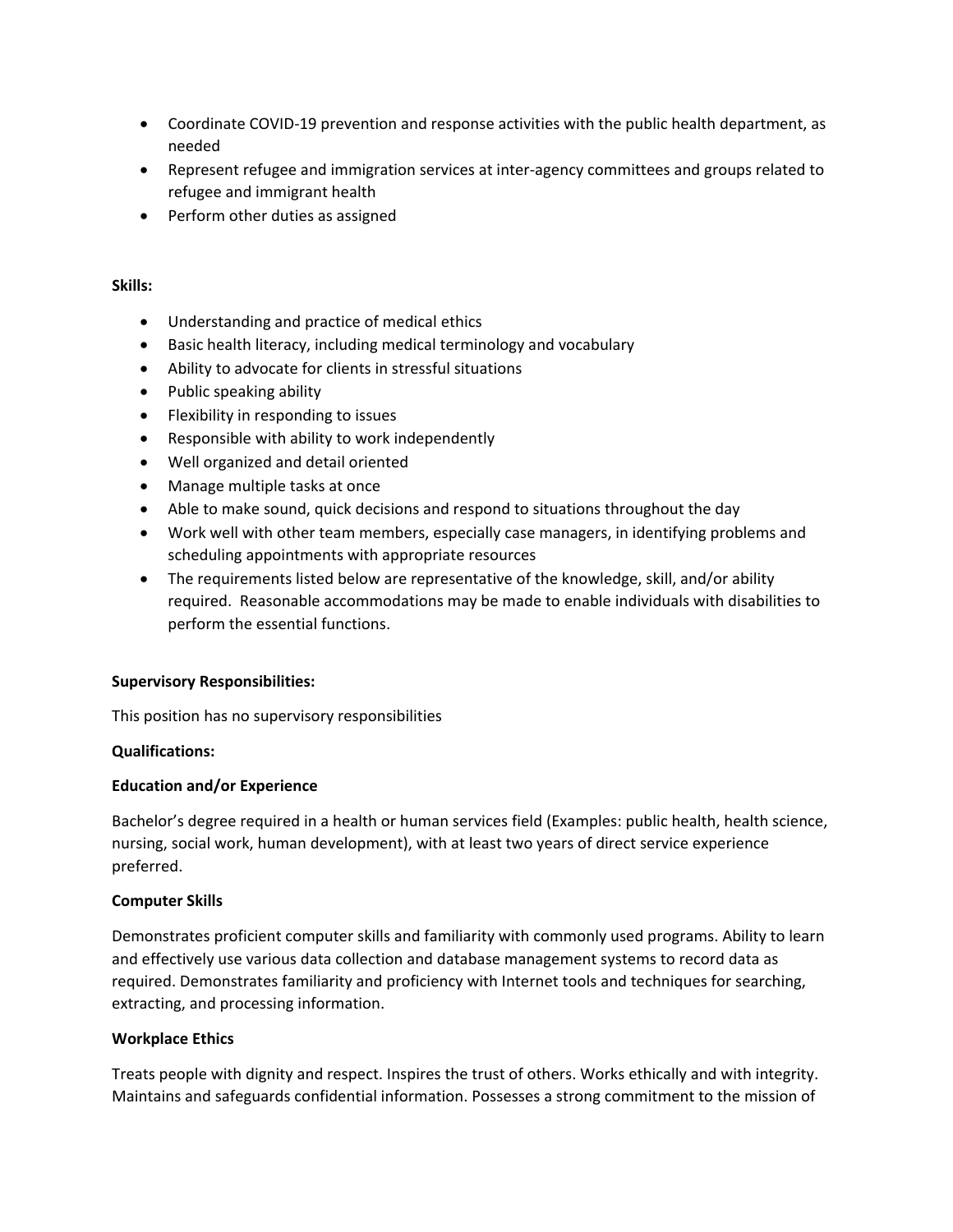Catholic Charities including the understanding of Catholic Social Teaching and ability to demonstrate the philosophy and values of the agency. The identity of the agency is clearly Catholic. As such, Catholic Charities' staff adheres to the social and moral teachings of the Catholic Church.

## **Communication Skills**

Exhibits good interpersonal communications skills including the ability to establish and set strong personal boundaries. Keeps others adequately informed and exhibits good team building abilities. Expresses ideas and thoughts clearly. Exhibits good listening and comprehension skills; seeks clarification when needed and selects and uses appropriate communication methods. Ability to communicate and interact with a wide variety of people having diverse social concerns and problems. Ability to communicate the mission and services of Catholic Charities both within the agency and community.

# **Language Skills**

Ability to read and interpret documents such as safety rules, operating and maintenance instructions, and procedure manuals. Ability to write required documentation requiring minimal revisions by others. Ability to effectively present information and respond to questions from employees, managers, clients, and the public. Ability to respond professionally to common inquiries or complaints from customers, regulatory agencies, or members of the business community.

# **Mathematical Skills**

Ability to add, subtract, multiply, and divide in all units of measure, using whole numbers, common fractions, and decimals. Ability to apply concepts such as fractions, percentages, ratios, and proportions to practical situations.

## **Reasoning Ability**

Ability to solve practical problems and deal with a variety of concrete variables in situations where only limited standardization exists. Ability to interpret a variety of instructions furnished in written, oral, diagram, or schedule form.

## **Certificates, Licenses, Registrations**

Licensed to operate a motor vehicle and ability to meet agency auto insurance coverage requirements. Local travel required.

## **Other Qualifications**

Ability to successfully pass a child abuse registry check and criminal background check, and requires completion of the Protecting God's Children VIRTUS training session.

The work of Catholic Charities serves as an expression of the ministry of evangelization of the Roman Catholic Church by serving the poor and most vulnerable in our society. Although staff are not to proselytize, they are, however, expected to be guided in every way by the teachings of the Catholic faith in their daily work. These include church teachings on abortion, sterilization, abstinence, and the sanctity of the family as well as fidelity to the Catholic ethical religious directive of the United States Conference of Catholic Bishops. In addition, all staff are invited to attend periodic Catholic Masses. As